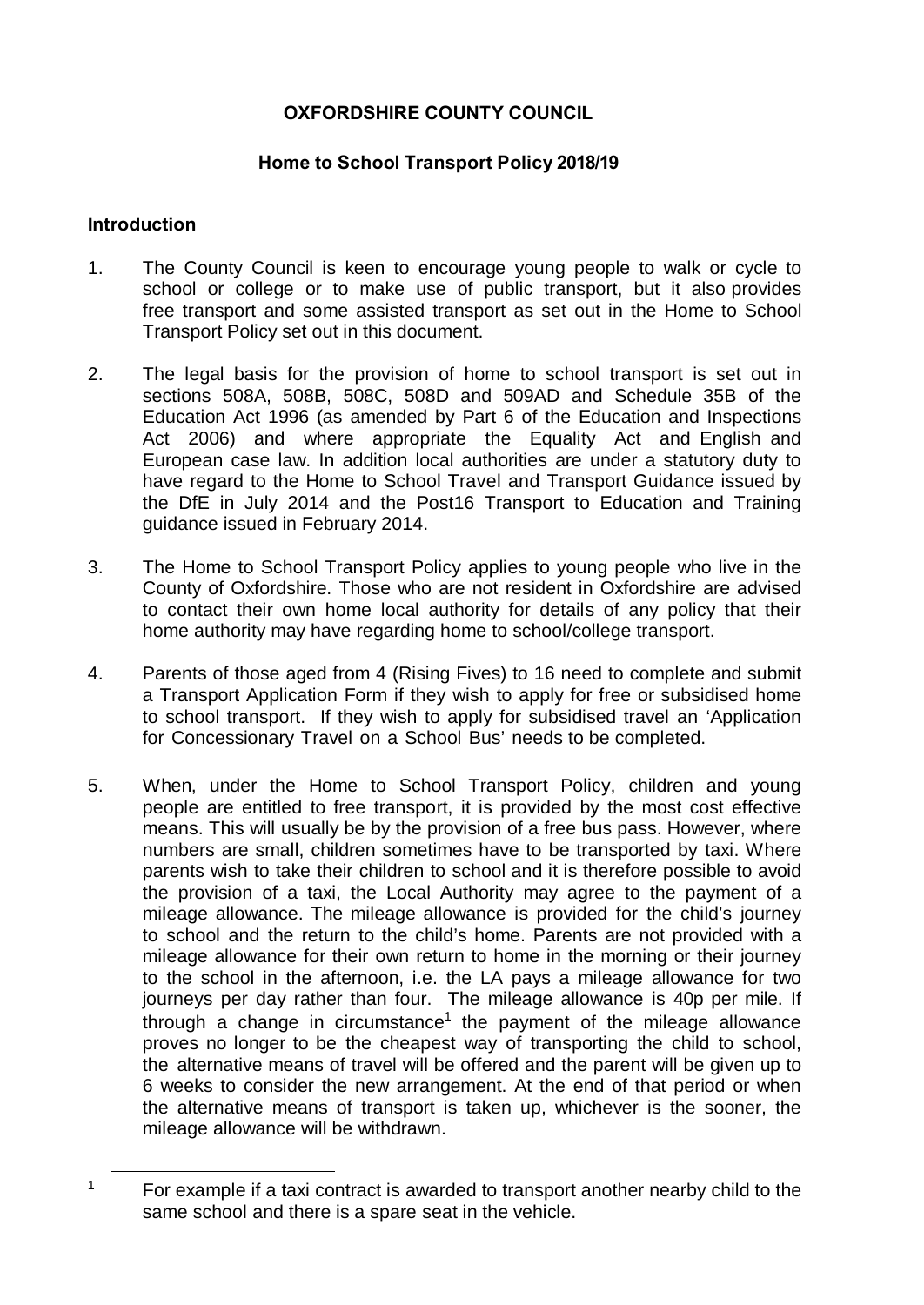- 6. Where free or concessionary travel has been agreed it is provided for attendance at the beginning and end of the school day and not for extracurricular activities.
- 7. The responsibility for determining entitlement issues rests with the School Admissions Team since transport decisions relate to the school attended. The responsibility for organising transport rests with the Customer Service Centre and the Environment and Economy Department.
- 8. Any information regarding Oxfordshire's Home to School Transport Policy obtained from any source other than the Admissions Team of Oxfordshire County Council or the Oxfordshire public website should be disregarded.
- 9. Buses and coaches used for home to school transport are public service vehicles and are subject to specific safety legislation. This is enforced by an initial inspection and certification of the vehicle followed by subsequent annual checks. Vehicles are also subject to random roadside checks undertaken by the 'Vehicle and Operator Service Agency' (VOSA). VOSA are able to prohibit any vehicle that is non-compliant, i.e. is in a dangerous condition, not roadworthy and/or the driver's hours are irregular. Any Service Provider using sub-standard vehicles may lose their operator's licence.

### **Statutory Walking Distance**

10. In understanding home to school transport and what can and cannot be provided free of charge, it is important to understand what is referred to as "the statutory walking distance". This is 2 miles for children who are under 8 years of age, and 3 miles for those of statutory school age who are 8 and over. It is measured along the shortest route along which a child, accompanied by a responsible adult, may walk with reasonable safety. The route may include footpaths, bridleways, and other pathways, as well as recognised roads. All such routes need to be open to the public. When there are issues raised over the possible safety of a walking route the Admissions Team will arrange for an initial assessment and, if necessary, a full risk assessment by Road Safety.

#### **Distance Measurement for Free Transport for Children of Low Income Families**

11. The 2 mile limit is measured in the same way as the "statutory walking distance". However, the 6 mile and 15 mile upper limits are not walking routes. They are measured along routes that are passable using a road route suitable for motorised vehicles.

#### **Home**

12. A child's home is considered to be the child's main place of residence during the normal school week. Free transport can only be provided from that one address.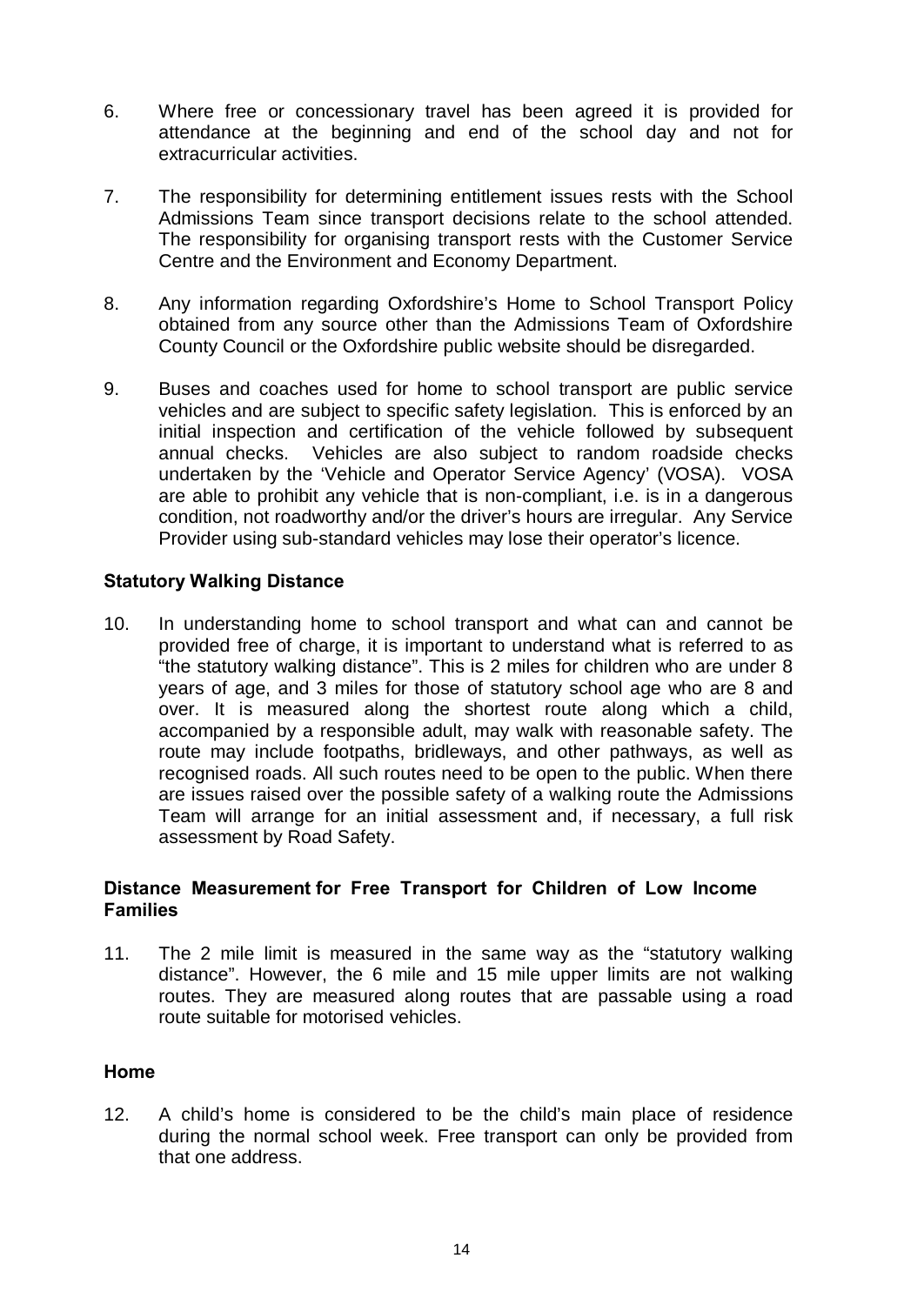## **Travel to a Friend's Home**

13. No seat can be provided on an ad hoc basis to children wishing to travel to the homes of children who are entitled to free transport.

## **Escorts**

- 14. Escorts are normally only provided when it has been established through the assessment or review process that a child with an Education, Health and Care (EHC) Plan or Statement of Special Educational Needs has a specific need to be accompanied.
- 15. Escorts will not normally be provided in any other circumstances.

### **Parents accompanying children in OCC transport**

16. Parents will not normally be able to travel in OCC provided transport.

### **Assessment of Eligibility for Free Transport on Admission to Primary or Secondary School**

- 17. An assessment of eligibility for free transport is made as part of the normal admissions process for entry to school. Parents are normally notified of the decision in the letter offering a school place.
- 18. If a child ceases to be eligible during the course of the school term, for example due to moving address, the provision should cease at the end of that term.

### **The Children and Families Act 2014**

- 19. The Children and Families Act received the Royal Assent in March 2014 and involves the replacement of Statements of Special Educational Need with Education, Health and Care Plans.
- 20. Parents of children with Education, Health and Care Plans may in certain circumstances have the option of a personal budget to meet some or all of the provision detailed in the plan and special transport will be an element of the personal budget.

### **Free transport for those of school age (Reception to Year 11)**

- 21. Children within the following categories are eligible for free transport:
	- a. Children attending the nearest available school or educational placement to their address, if the distance from home to school is over the "statutory walking distance" of 3 miles if aged 8 or over or 2 miles if less than aged 8 and of school age. This applies whether or not the school was listed on the Common Admissions Form (CAF).
	- b. Children attending the nearest school in Oxfordshire, if the distance from home to school is over the "statutory walking distance" of 3 miles if aged 8 or over or 2 miles if less that aged 8 and of school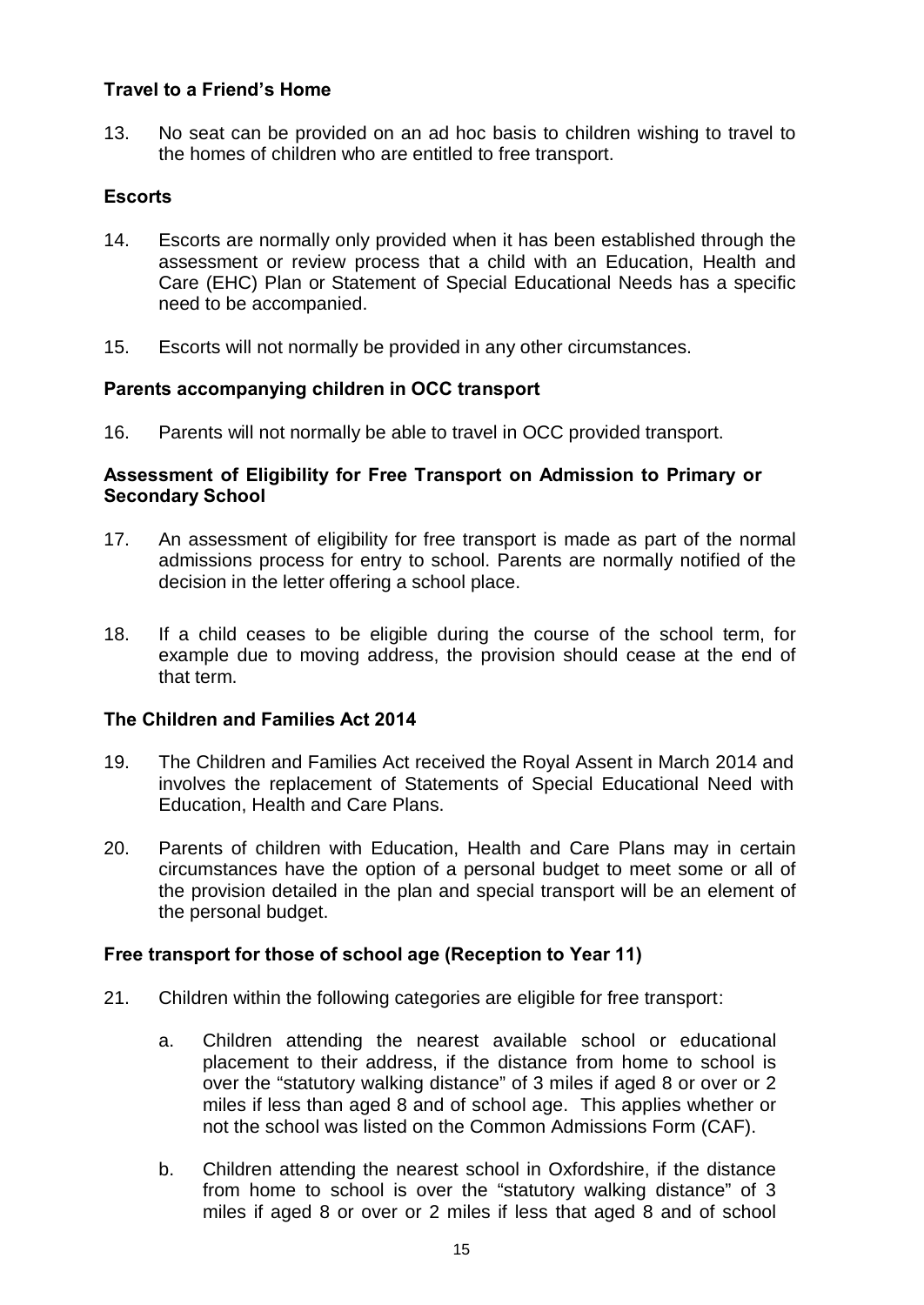age. This applies whether or not the school was listed on the Common Admissions Form (CAF).

- c. Where at least 20% of addresses are nearest to the catchment school and the rest are nearest to another school free transport will be provided to the catchment school for all addresses if the distance is beyond the "statutory walking distance" or there is no safe route. This is referred to as the 'split village' entitlement (please see Appendix 1).
- d. Children who are aged 8 or over and are under 11 years old who are eligible for free school meals or whose parents are in receipt of the maximum level of Working Tax Credit and attend the nearest school if it is over 2 miles from their home.
- e. Children aged 11 to 16 who are eligible for free school meals or whose parents are in receipt of the maximum level of Working Tax Credit and who attend one of their three nearest suitable schools (or places other than school at which they might receive education under section 19(1) of the Education Act 1996), where they live more than 2 but not more than 6 miles from that school. The 2 mile distance is measured by "walking route" and the 6 mile distance is measured by road route.
- f. Children attending the nearest available school to their address even if it is less than the statutory walking distance, if it would not be safe for a child accompanied by an adult to walk from the home to the school. This applies whether or not the school was listed on the CAF. If the route is subsequently determined to be safe the free transport will be withdrawn after the parent has been given up to 6 weeks to consider the new arrangement. At the end of that period or when the alternative means of transport is taken up, whichever is the sooner, the mileage allowance will be withdrawn.
- g. Children aged 11 to 16 who are eligible for free school meals or whose parents are in receipt of the maximum level of Working Tax Credit and want their child to be educated in accordance with their religion or belief and they attend the nearest suitable school preferred on grounds of religion or belief that is over 2 miles but no more than 15 miles from their home. The 2 mile distance is measured by "walking route" and the 15 mile distance is measured by road route.
- h. Children entitled to free transport, that move house during Year 11 and continue to attend their original school, subject to the following limits:
	- i. Transport can be provided other than by taxi
	- ii. The distance travelled is no more than 15 miles
	- NB Taxis will only be used in exceptional circumstances.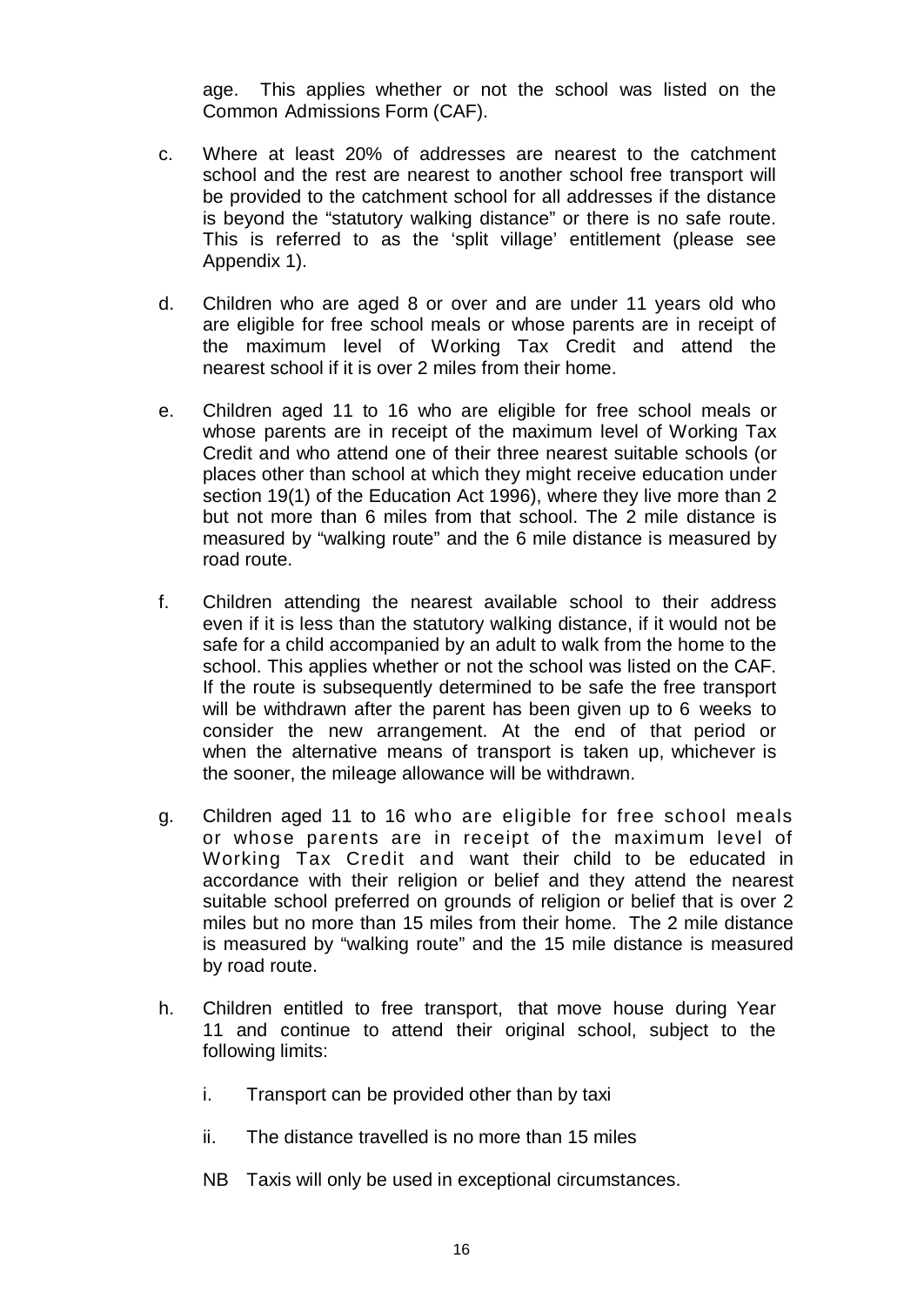- i. Children with a disability who do not have a Statement of Special Educational Need or Education, Health and Care (EHC) Plan who by reason of their disability are unable to walk even relatively short distances to school and children with a mobility problem caused by a temporary medical condition, for example a broken leg. This assistance is subject to confirmation of the medical reasons for the provision by a GP or consultant.
- j. Children with a Statement of Special Educational Need or Education, Health and Care (EHC) Plan if one of the following applies:
	- (i) The school attended is the nearest suitable school or educational placement to their home address that has an available place, if the distance from home to school is over the "statutory walking distance" of 3 miles if aged 8 or over or 2 miles if less than aged 8 and of school age.
	- (ii) The school attended is the nearest suitable school or educational placement to their address that has an available place and the distance from home to school is less than the distances set out in j (i) but it would not be safe for a child accompanied by an adult to walk from the child's home to the school.
	- (iii) The children concerned are unable to walk to school by reason of their special educational need or, if disabled, their disability or because of a temporary or long term medical condition. Evidence is required from a GP or consultant.
- k. Children who live at RAF Benson and attend Icknield Community College (annually reviewable)

### **Free Travel to Out County Residential Schools for those with an Education, Health and Care (EHC) Plan or Statement of Special Educational Need**

Out County Weekly Boarding

22. The beginning and end of each term of each school week to a total of 76 single journeys per year.

Termly Boarding (3 terms per year)

- 23. Children of 11 or over are entitled to free travel at the beginning and end of each term and half term up to a maximum of 16 single journeys per year.
- 24. Children aged up to 11 are entitled to free travel at the beginning and end of each term and half term, plus 4 discretionary journeys home per year, up to a maximum of 24 single journeys per year.

Termly Boarding (4 terms per year)

25. Children of 11 or over are entitled to free travel at the beginning and end of each term and half term up to a maximum of 16 single journeys per year.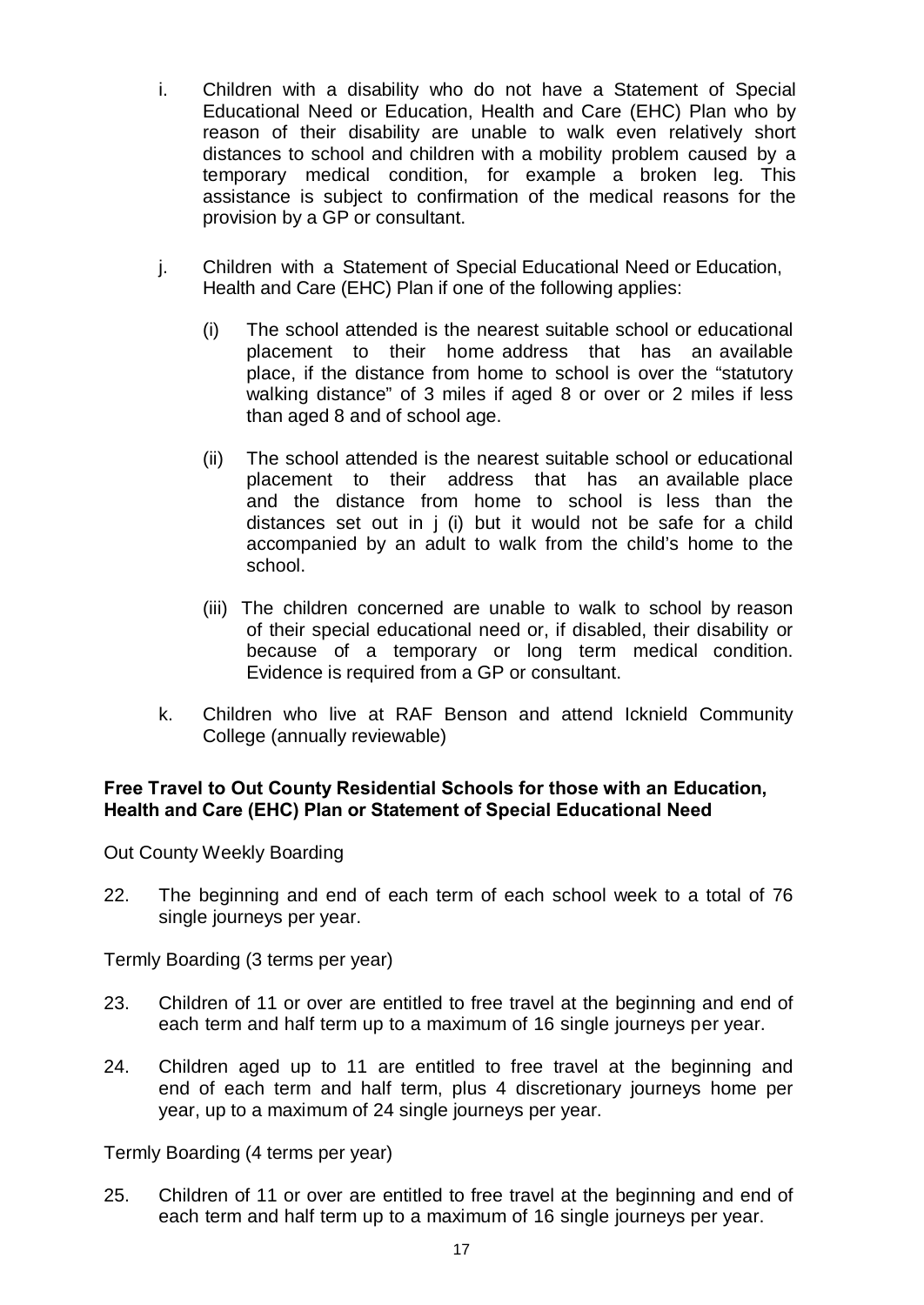26. Children aged up to 11 are entitled to free travel at the beginning and end of each term and half term, plus 4 discretionary journeys home per year, up to a maximum of 24 single journeys per year.

Out County 52 Week Boarding (joint placement with other agency)

27. All boarders (or parents) are entitled to 12 single trips home per year (broadly relating to term times). Any additional trips will be the responsibility of the other agency.

Payment of parental journeys for those with children at out county residential special schools

- 28. Payment will be made if one of the following applies:
	- a. Attendance at their child's annual review
	- b. Attendance at any meeting called by the LA at the pupil's school
	- c. Journeys necessitated by a child's sickness or emergency medical appointments
	- d. An agreed journey to visit a new school placement
	- e. To attend up to three additional meetings per year at the school (called by the school or requested by the parents) if sanctioned by the LA in advance.

Overnight Accommodation

29. The LA will not normally reimburse the cost of overnight accommodation for parents/carers.

## **Applications for Transport Assistance on Grounds of Religion and Belief**

- 30. In making decisions on assistance with transport the LA will respect parents' religious and philosophical convictions as to the education to be provided for their children in so far as this is compatible with the provision of efficient instruction and training and the avoidance of unreasonable public expenditure (as per para.134 of the Home to School Travel and Transport Guidance issued by the then DfES in 2007).
- 31. However, a parent will need to satisfy the LA of the genuine nature of the religious and/or philosophical belief and that the application is made in good faith. The burden of proof lies with the child's parent/parents.
- 32. Examples of acceptable evidence are:
	- a. The provision of a baptismal certificate.
	- b. A statement of atheism.
	- c. A statement of adherence to a particular faith.
	- d. A letter of support from a priest or rabbi stating that the child belongs to a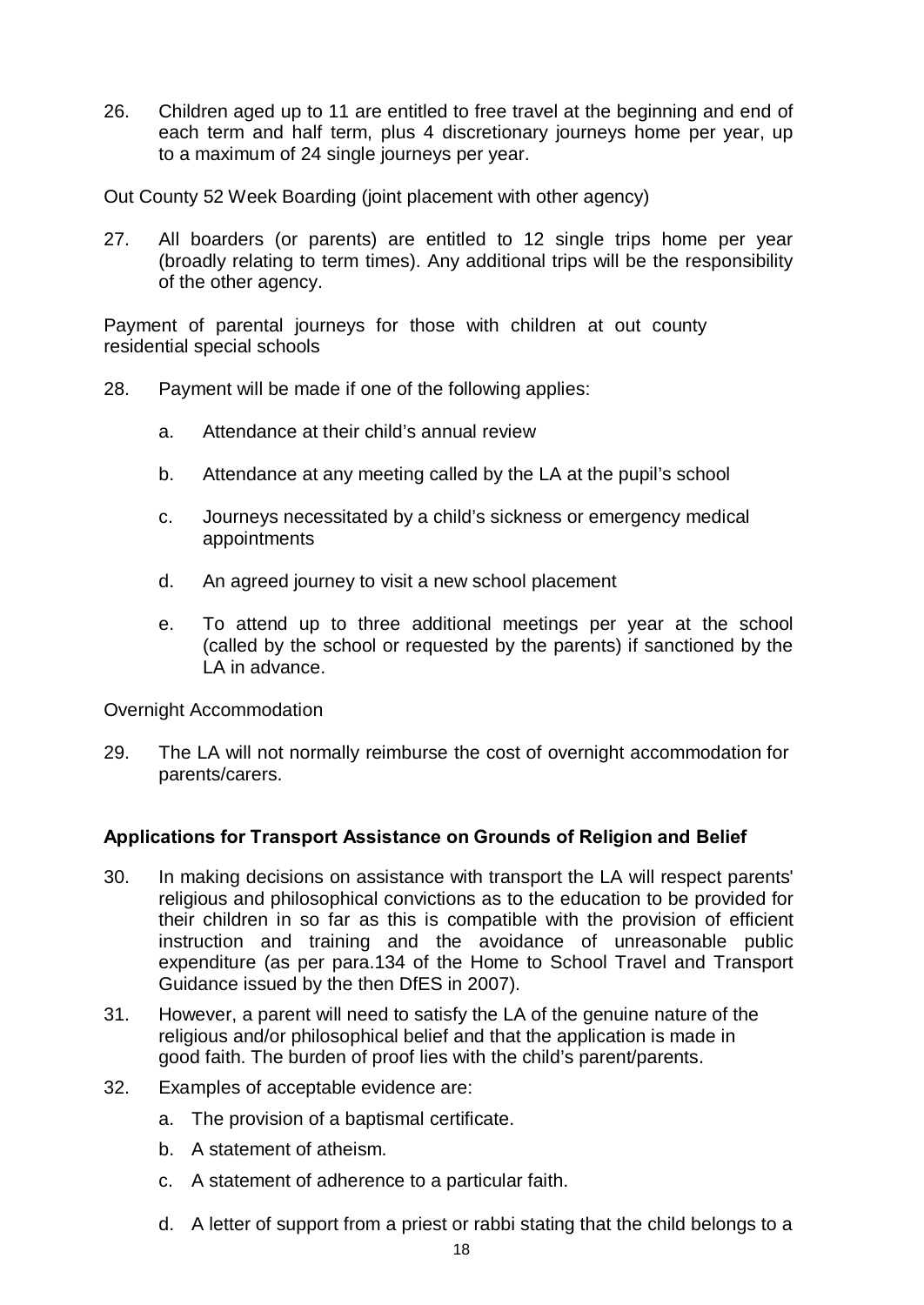particular congregation.

Normally two pieces of evidence will be required.

- 33. It is important to note that the LA will take into account the financial consequences of any applications for assistance and that setting up new coach services or taxi routes or specifically continuing them when they could be discontinued in order to accommodate new travellers would normally fall within the definition of "unreasonable public expenditure". However, where there are spare seats on already existing home to school transport routes, or scheduled public transport services, the LA will be able to consider applications for places under the concessionary travel arrangements.
- 34. The LA will not take into account academic grounds for preferring a particular school when making a decision on whether to provide assisted transport on grounds of faith or belief.
- 35. Decisions on applications for transport assistance on grounds of faith or belief will normally be taken by a panel of three. The chairman will normally be the Service Manager for Admissions.

## **16-19 Home to School/College Transport**

Annual 16 to19 Transport Policy Statement

36. Oxfordshire's Post 16 Transport Policy Statement is published by 31 May of each year and contains details of travel provision for this<br>age group. This is intended to ensure that young people can This is intended to ensure that young people can make informed choices regarding Post 16 education. The Transport Policy Statement can be amended in year in response to complaints or a direction from the Secretary of State. Complaints can be heard by the Stage 2 Appeal Panel.

Free Travel

- 37. Students with learning difficulties and/or disabilities who are beyond statutory school age and who are aged 16 to 19, will receive free travel to that placement when they attend the nearest suitable school or educational placement to their home address that has an available place and one of the following applies:
	- a. It is over 3 miles from their home to the educational placement.
	- b. It is less than 3 miles from their home to the educational placement but it would not be safe for the young person, even if accompanied by an adult, to walk from home to that placement.
	- c. The young person is unable to walk to the school or educational placement due to their learning difficulty and/or disability, or because of a temporary or long term medical condition. Evidence is required from a GP or consultant.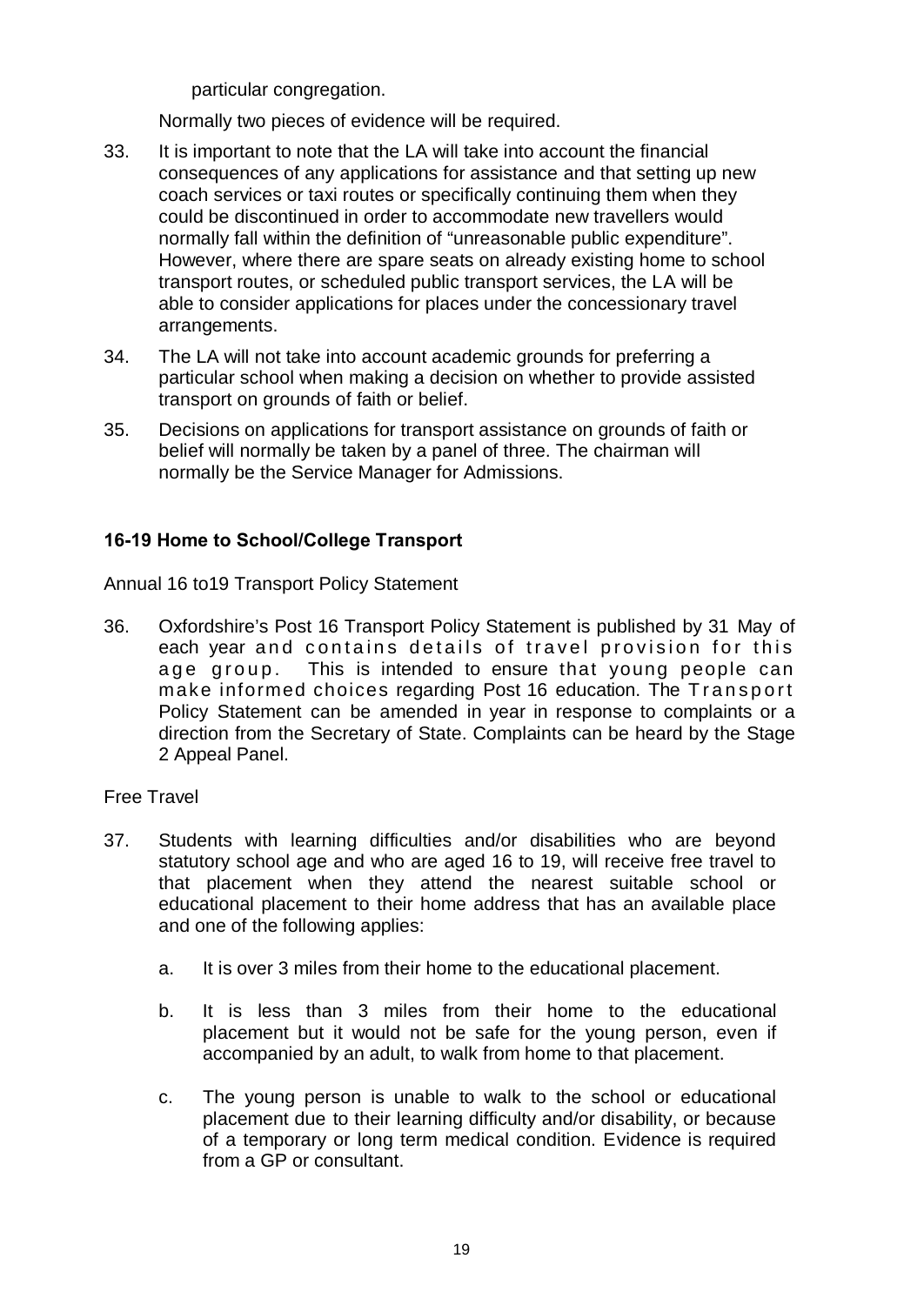Subsidised Travel (16-19 age group)

- 38. Students who do not have learning difficulties and/or disabilities, who are beyond statutory school age, are aged 16 to 19, and who attend either a college or a school may use the Concessionary Travel Scheme where it is necessary to enable them to access the designated school or college. The Concessionary Travel Scheme makes places available on transport provided for those who are eligible for free home to school transport.
- 39. Oxfordshire residents aged 16-19 living within the catchment area of Henley College will continue to be eligible for subsidised travel to that college if the college is over 3 miles or if there is no safe walking route (lower concessionary charge payable). The latter charge will be reviewed on an annual basis. These arrangements regarding Oxfordshire residents attending Henley College are due to be reviewed.
- 40. In exceptional circumstances, and only where places on relevant home to school transport routes are unavailable, season tickets on public transport may be provided for travel to the designated college or school from the student's home address at the relevant concessionary charge rate. This is meant to apply where a home to school transport route is full and it would be possible to use public transport and so avoid the unnecessary additional public expense of contracting for additional capacity on that route.

## **Travel Arrangements for Learners with Learning Difficulties Assessments (aged 19-24)**

41. An annual Learning Difficulties and Disabilities Transport Policy Statement will be issued by the LA either with the 16-19 Transport Policy Statement or separately. This document will specify any transport or other arrangements, any payment of travel expenses and concessionary schemes which the LA plans to make available to this group of learners in the following academic year to publication. The Policy Statement will also set out the arrangements for facilitating boarding provision outside both the further education and higher education sectors. Complaints can be heard by the Stage 2 Appeal Panel.

## **The Concessionary Travel Scheme**

- 42. Concessionary seats are spare seats on home to school transport routes. These are routes that are operated for the benefit of those who are entitled to free transport to and from school. The key points regarding this scheme are set out below:
	- a. The Council cannot guarantee that a young person will keep the seat for longer than one full term (based on a three term academic year)
	- b. Fare prices are reviewed annually
	- c. The parent, or in the case of Years 12 and 13, the student, must complete an application form for concessionary travel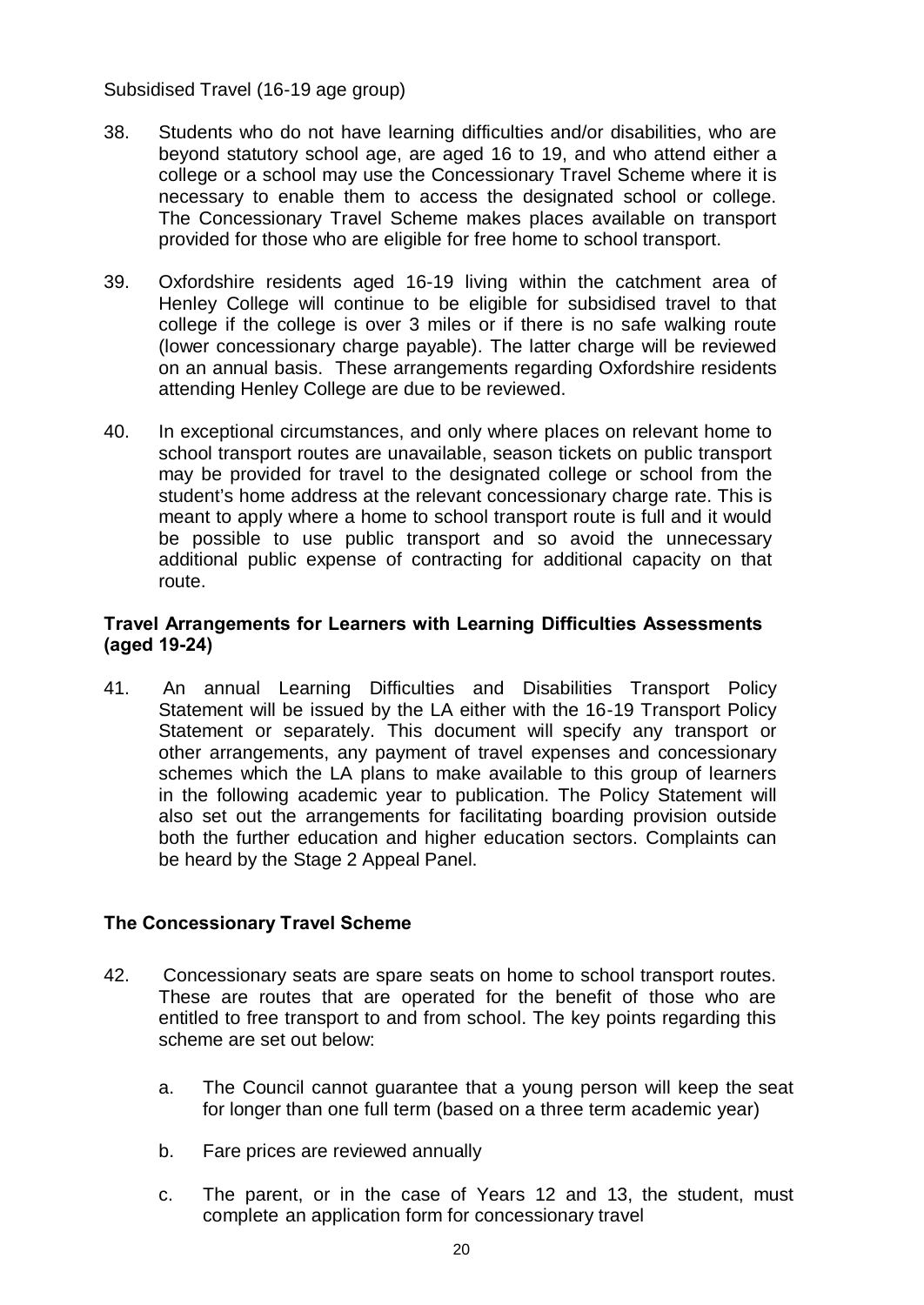- d. Parents are required to pay for one full term's travel in advance
- e. The price charged covers a return journey for every school day of the relevant period
- f. There will be no rebates for those deciding to travel for less than the maximum number of possible journeys per term, for example there is no rebate if a young people decides to use his/her bus pass for morning travel and returns by some other private means in the afternoon
- g. If a seat is available a bus pass will only be issued on receipt of a completed application form, and correct payment
- h. No guarantee can be given that the bus will continue to run throughout a young person's time at a school, or that the place on the bus will not be withdrawn at some future date if the place is required for a young person who is entitled to free travel
- i. The concessionary charge will be waived for those eligible for free school meals or for those whose parents are in receipt of the maximum level of Working Tax Credit.
- j. When there are more requests to pay for seats on a particular route than there are seats available, they will be allocated in the descending order of priority shown in the table "Priority for Concessionary Places".

| Priority         | Category                                                                                                                              |  |
|------------------|---------------------------------------------------------------------------------------------------------------------------------------|--|
| 1.               | Those with a Statement of Special Educational Needs naming<br>the school                                                              |  |
| $\mathsf{2}$ .   | <b>Looked After Children</b>                                                                                                          |  |
| $\overline{3}$ . | Years 12 and 13 (if there is no available service bus route)                                                                          |  |
| 4.               | Children in receipt of Free School Meals or whose parent /parents are<br>in receipt of the maximum of Working Tax<br>Credit           |  |
| 5.               | Those who travelled on the route the previous term                                                                                    |  |
| $\overline{6}$ . | By year group, in ascending order of priority from Reception to Year 11<br>(or to Year 13 if there is an available service bus route) |  |
| 7.               | Those living closest using the shortest designated public route<br>on the County Council's Geographic Information System              |  |

**Table 1 Priority for Concessionary Places**

43. The current charges payable under the concessionary fares scheme are shown in Table 2.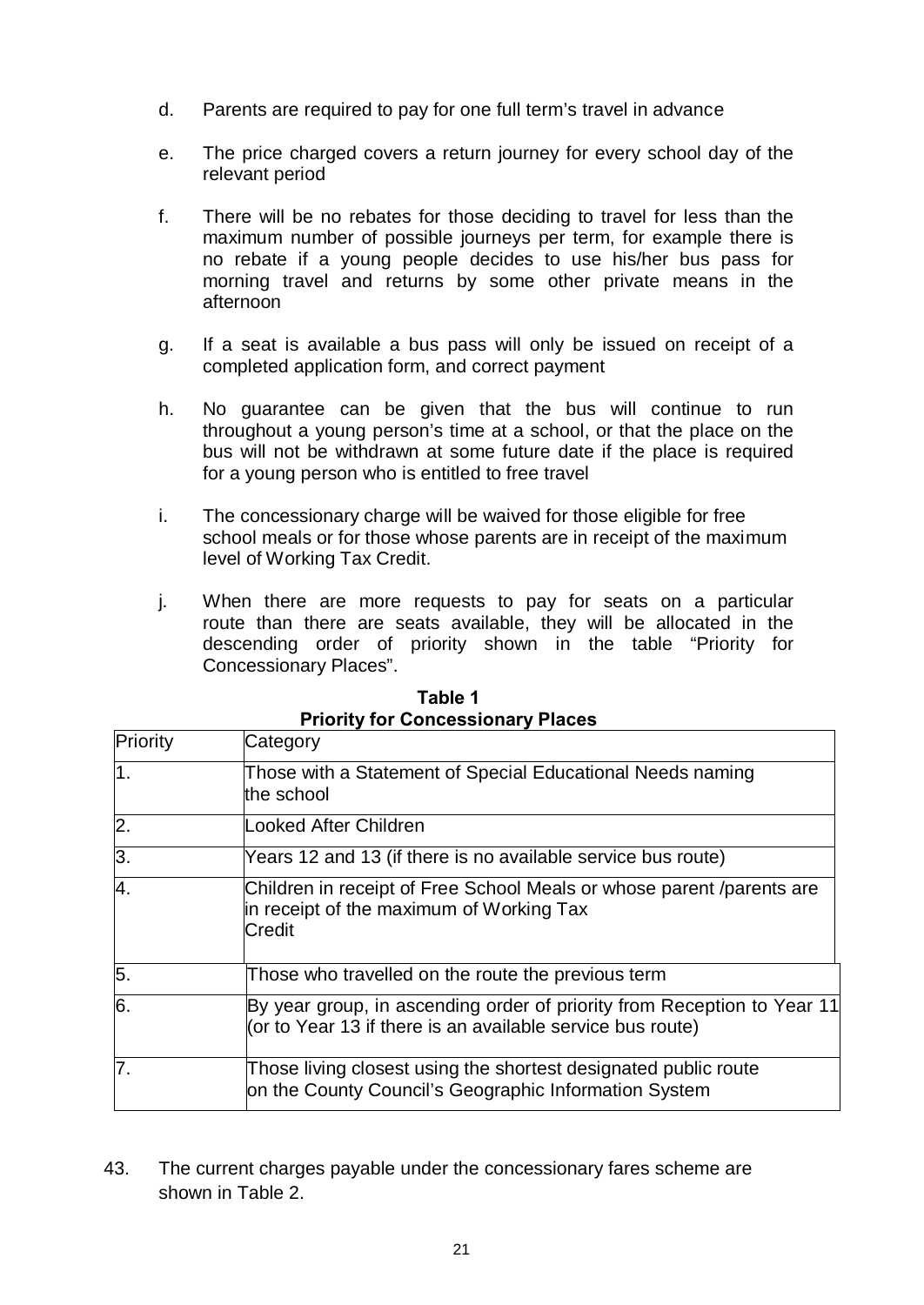### **Table 2**

| <b>Charges 2017/18</b>                    |                   |  |  |  |
|-------------------------------------------|-------------------|--|--|--|
| Reception to Year 13<br>Less than 3 miles | £336.18 per annum |  |  |  |
| Reception to Year 13<br>Over 3 miles      | £626.51 per annum |  |  |  |

44. The charges for 2018/19and 2019/20 are set out in Table 3.

#### **Table 3**

| <b>Charges 2018/19</b>                    |                   |  |  |  |  |
|-------------------------------------------|-------------------|--|--|--|--|
| Reception to Year 13<br>Less than 3 miles | £352.99 per annum |  |  |  |  |
| Reception to Year 13<br>Over 3 miles      | £657.83 per annum |  |  |  |  |
| <b>Charges 2019/20</b>                    |                   |  |  |  |  |
| Reception to Year 13<br>Less than 3 miles | £370.64 per annum |  |  |  |  |
| Reception to Year 13<br>Over 3 miles      | £690.72 per annum |  |  |  |  |

# **Transport Appeals**

# **Stage one: Review by the Admissions and Transport Services Manager**

45. A parent has 20 working days from receipt of the Local Authority's home to school transport decision to make a written request asking for a review of the decision.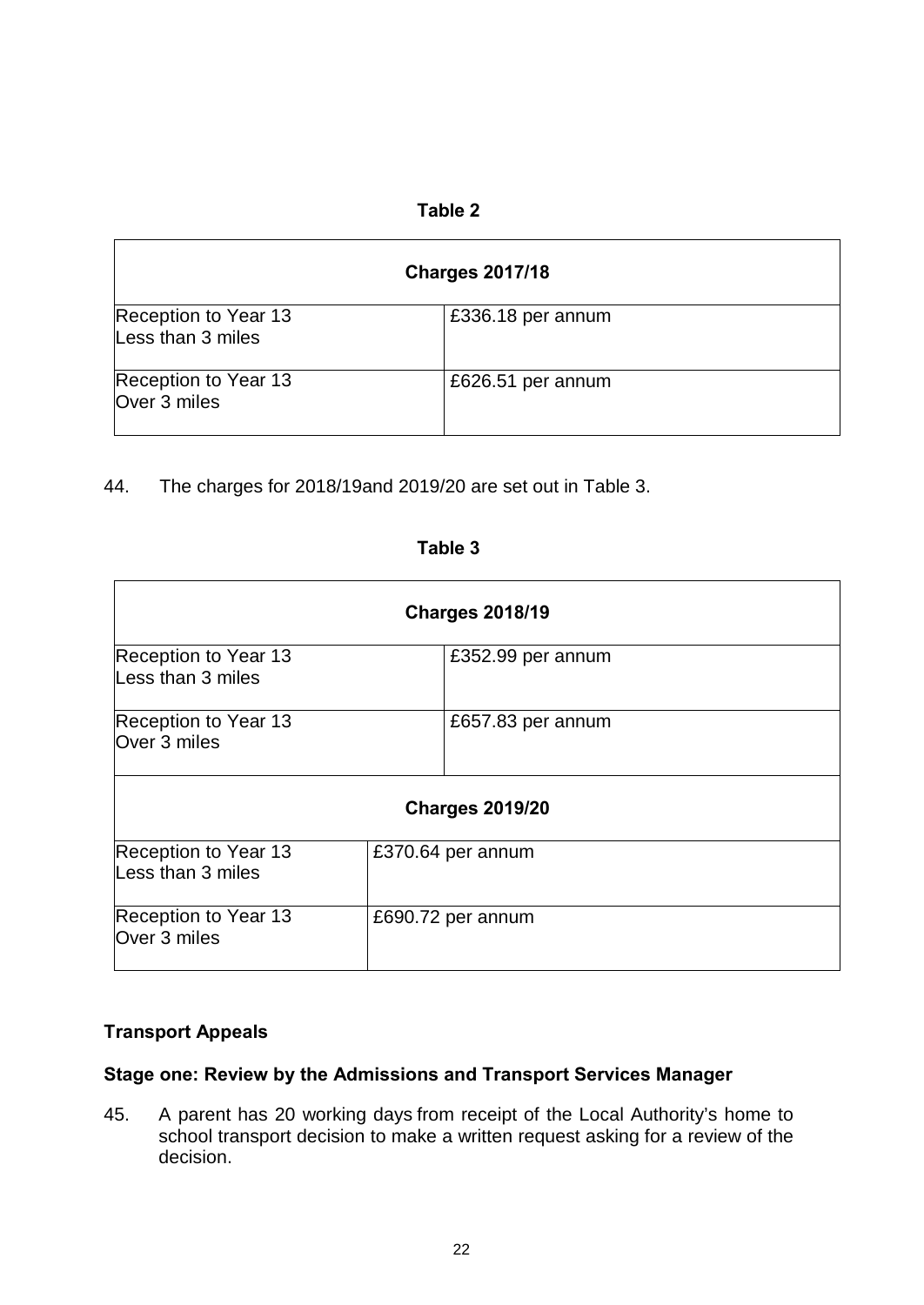- 46. The written request should detail why the parent believes the decision should be reviewed and give details of any personal and/or family circumstances the parent believes should be considered when the decision is reviewed.
- 47. Within 20 working days of receipt of the parent's written request the Admissions and Transport Services Manager will review the original decision and send the parent a detailed written notification of the outcome of the review, setting out:
	- a. the nature of the decision reached;
	- b. how the review was conducted (including the standard followed, for example route safety assessments that have followed Road Safety GB guidance);
	- c. information about other departments and/or agencies that were consulted as part of the process;
	- d. what factors were considered;
	- e. the rationale for the decision reached; and
	- f. information about how the parent can escalate their case to stage two (if appropriate).
- 48. Complex Stage 1 cases may take longer than the timescale given in paragraph 47.

### **Stage two: Review by an independent appeal panel**

- 49. A parent has 20 working days from receipt of the Local Authority's stage one written decision notification to make a written request to escalate the matter to stage two.
- 50. Within 40 working days of receipt of the parents request an independent appeal panel will consider written and verbal representations from both the parent and officers involved in the case and give a detailed written notification of the outcome (within 5 working days), setting out:
	- a. the nature of the decision reached;
	- b. how the review was conducted (including the standard followed e.g. Road Safety GB);
	- c. information about other departments and/or agencies that were consulted as part of the process;
	- d. what factors were considered;
	- e. the rationale for the decision reached; and
	- f. information about the parent's right to put the matter to the Local Government Ombudsman (see below).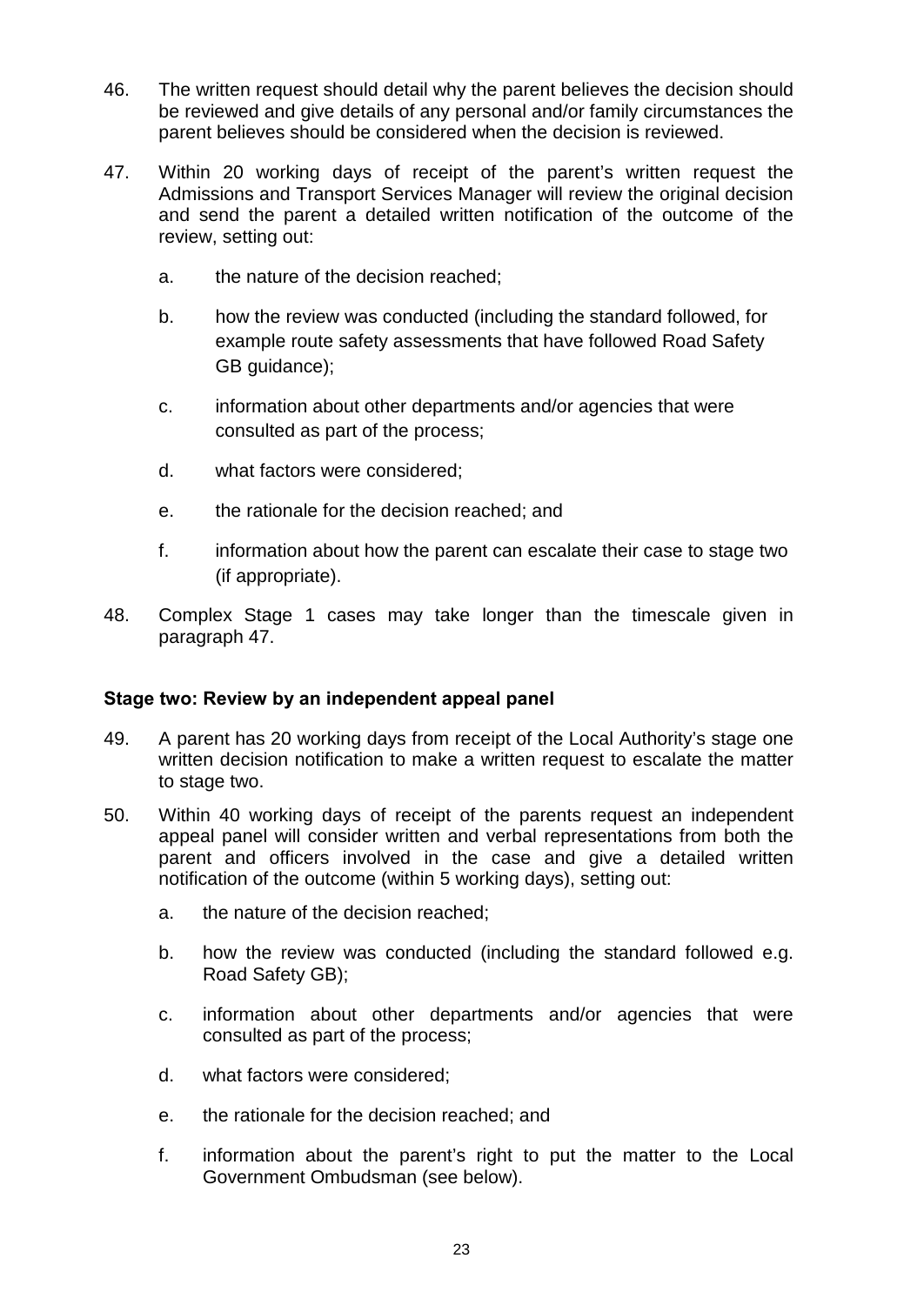- 51. Stage 2 appeals will be heard by a panel of three comprising of one officer, one county councillor and one independent person. The Audit & Governance Committee have governance oversight of the process.
- 52. The Clerk to the Stage 2 Appeal Panel will not be a member of the Admissions Team, the School & Social Care Transport Team or the Environment & Economy Department.
- 53. A representative of the Admissions Team will present the LA's reasons for not providing transport and appellants can present a case in writing and /or in person (if the parent wishes, accompanied by a friend). The format of the appeal is set out below:
	- a. Presentation of the LA's case by the LA representative
	- b. Committee members and the parent are able to ask questions of the LA representative
	- c. Presentation of the parent's case
	- d. Committee members and the LA representative are able to ask questions of the parent.
	- e. Summing up by the LA representative
	- f. Summing up of the parent's case
	- g. Both the LA representative and the parent's friend leave the hearing together
	- h. Consideration of the case by the Panel
	- i. The Panel makes a decision as to whether to uphold or refuse the appeal
- 54. The decision of the Stage 2 Appeal Panel will be considered binding by the LA and there is no further right of appeal.
- 55. The LA will not consider requests for a further transport appeal within the school year unless there has been a significant change of circumstance.
- 56. Complex Stage 2 cases may take longer than the timescale given in paragraph 50.